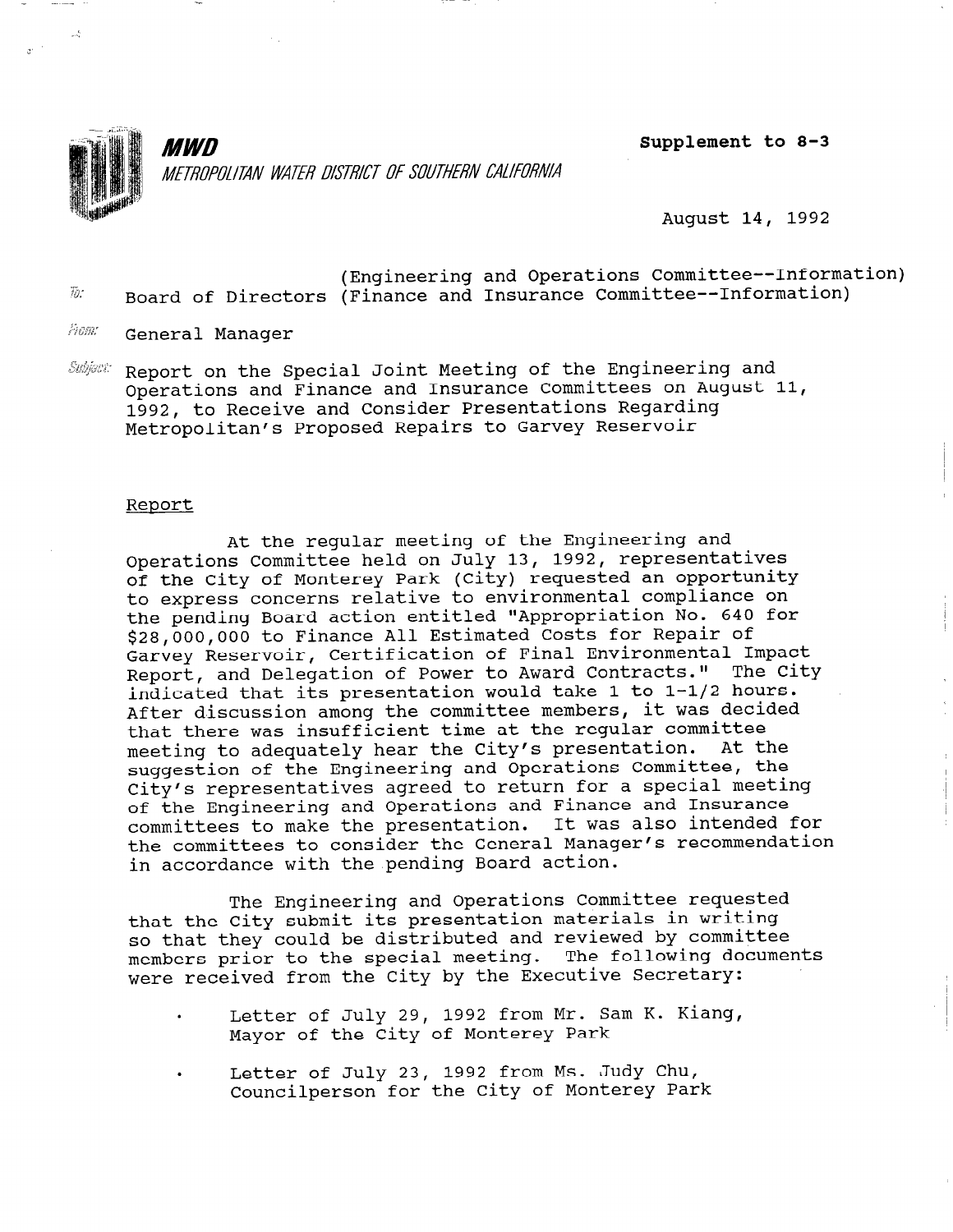- . Letter of July 29, 1992 from Mr. Thomas I. McKnew, Jr. of Brown, Winfield, and Canzoneri, Attorneys at Law
- . Letter of July 27, 1992 from Mr. James E. Slosson, Mr. Thomas L. Slosson, and Mr. Jeffrey A. Johnson of Slosson and Associates, Consulting Geologists
- . Letter of July 27, 1992 from Mr. Jeffrey A. Johnson of Slosson and Associates, Consulting Geologists
- . Resumes for Mr. James Edward Slosson, Mr. Jeffrey Allen Johnson, Mr. Bing C. Yen, and Mr. Glenn D. Tofani
- . A report of July 1992 entitled "Preliminary Evaluation of the Seismic Stability of the Garvey Reservoir  $Embankment$ , Volume I - Text and Figures and Volume II - Appendices" by Bing Yen and Associates, Inc.

Upon consultation with City personnel, it was agreed that all submitted documents, with the exception of Volume II - Appendices of the report prepared by Bing Yen and Associates, would be reproduced by Metropolitan and sent to all directors. The documents were sent on August 3, 1992.

The special committee met in the Board Room on August 11, 1992, commencing at 9:30 a.m. and adjourned at approximately 4:00 p.m. The meeting began with a summary description of the project and the California Environmental Quality Act (CEQA) process by District staff (staff), followed by comments from the State of California Division of Safety of Dams (DSOD) and extensive technical presentations from representatives of the City. At the request of committee members, the staff, District consultants, and DSOD responded to the City's presentations. The City's representatives and their consultants then gave concluding comments. Finally, the meeting concluded with five individual comments from the public.

Due to insufficient time, the attached transcript of the meeting (see Exhibit A) has not been reviewed or corrected and has been transmitted as it was received from the court reporter. For the same reason, most of the copies of color slides presented by the staff and the City have been reproduced on paper in black and white rather than color (see Exhibits B through E). A set of color reproductions is available for your review in the Executive Secretary's office.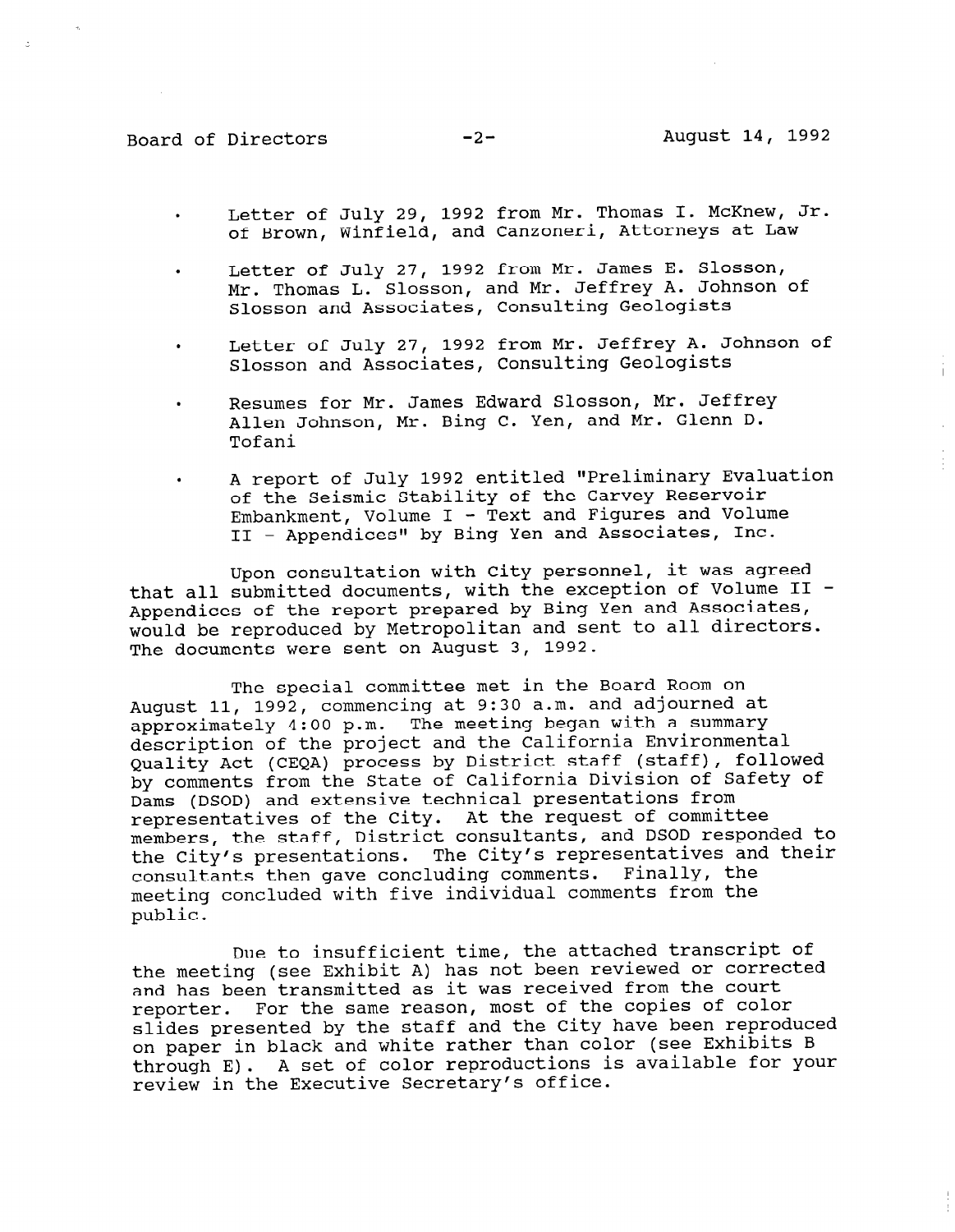The City also submitted Resolution No. 9682 passed by its City Council on August 10, 1992, entitled "Resolution of the City Council of the City of Monterey Park, California," opposing the proposed repair of Garvey Reservoir and certification of the FEIR (see Exhibit F).

This report summarizes the five key issues raised by the City and presents staff's responses to those issues. The five key issues are:

# 1. The cause of the tension cracking

The City contends that the Garvey Reservoir area is subject to horizontal torquing of the earth's crust caused by seismic activity which in turn induces cracks in the reservoir. The City also contends that the hills around the site form a pressure ridge (simply stated is a hill formed by the branching of a strike-slip fault) which results in the concentration of seismic energy at the reservoir site. The City alleged that the studies performed by the District's consultant did not properly identify and clarify the origin and cause of the tension cracks observed at the bottom of the reservoir.

Staff and District consultants reviewed the City's technical material and continue to maintain the position that the origin of the tension cracks is from randomly situated, geologically old fracture patterns in the foundation material associated with regional tectonic uplift. The development of the tension cracks was exacerbated by the 1987 Whittier Narrows earthquake. Regardless of the origin of the cracking, the preliminary design and anticipated material performance for the geosynthetic liner system are valid and the geosynthetic finer system are valid and or cuirch

## 2. The appropriateness of the selected design earthquake criteria

The City selected a design earthquake with a magnitude of 7.5 and an average peak ground acceleration of  $0.8$  q (q = the acceleration rate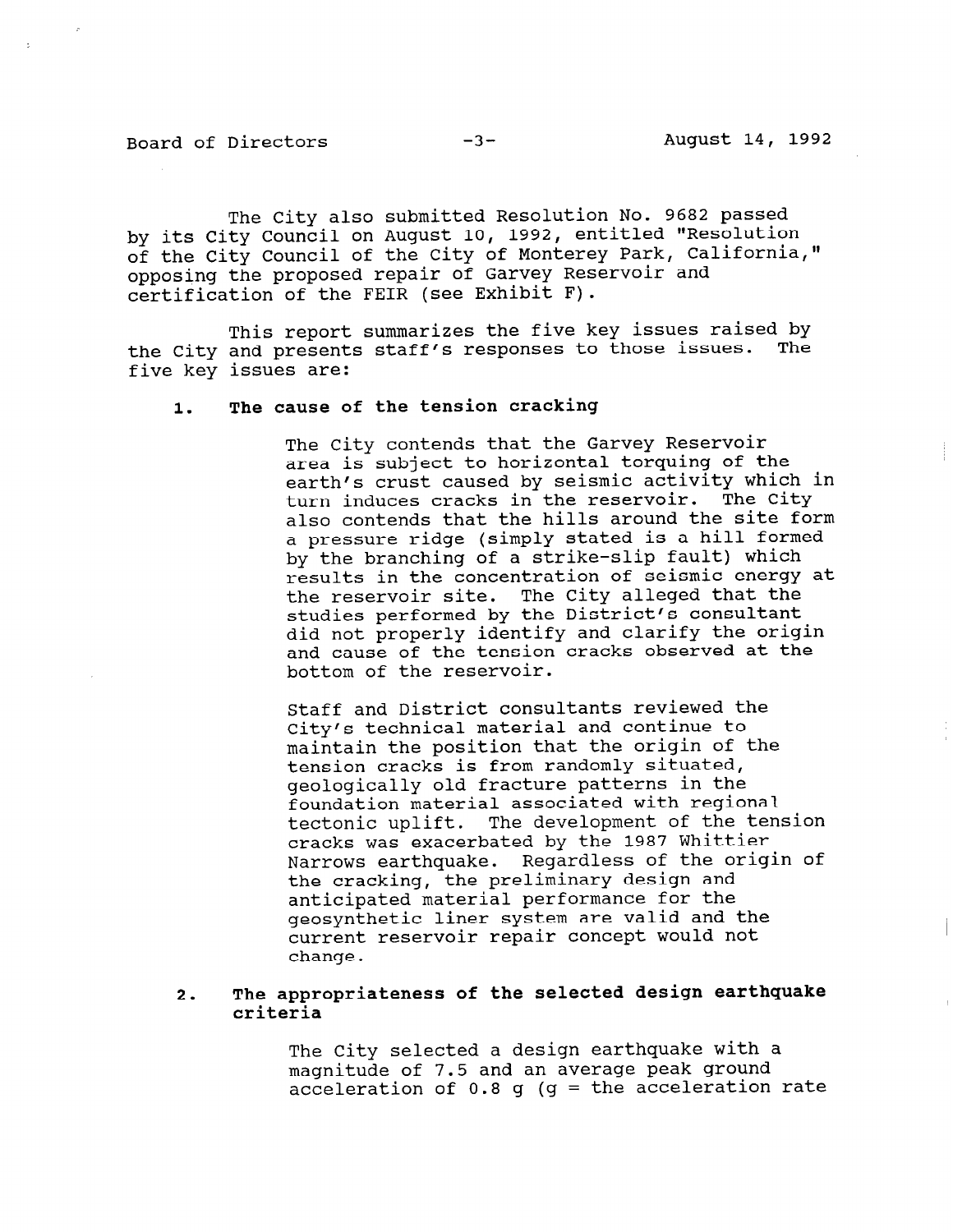of gravity) as a more appropriate criteria for the analysis of the Garvey Reservoir embankment.

Staff, District consultants, and DSOD have reviewed the City's analysis and all agree that their values are excessively high and are not appropriate for the analysis of the embankments at Garvey Reservoir. These parties and a special Consulting Review Board retained by DSOD have determined that a design earthquake with a magnitude of 7.0 and peak ground acceleration of 0.6 g is the proper design criteria for the analysis of the embankments.

# 3. The likelihood of a saturated embankment

In the seismic analysis performed by Bing Yen and Associates, Inc., for the City, it is assumed that the entire lower portion of the embankment is saturated. Staff and District consultants believe this assumption to be inaccurate. The actual area of saturation indicated by two piezometers that were cited by the City indicates a highly localized temporary condition in the northwest portion of the property and is not indicative of the main embankment. For example, six piezometers located directly in the center of the main embankment showed no such saturation even during the recent episode of increased groundwater elevation from the leak in the reservoir. High water level readings in the piezometers and borings are attributed to periods of above average rainfall and excessive irrigation water migrating down along the outside of the piezometer pipes. As part of the proposed project, the areas that currently collect rainwater, such as the area surrounding the piezometers that are affected by heavy rainfall, will be regraded so that water will drain away freely.

#### 4. The dynamic analysis performed by the City

The City contends that, due to the intensity of the shaking which can be anticipated at the site and the magnitude of the embankment deformations which could result from that shaking, a significant potential exists for the tearing or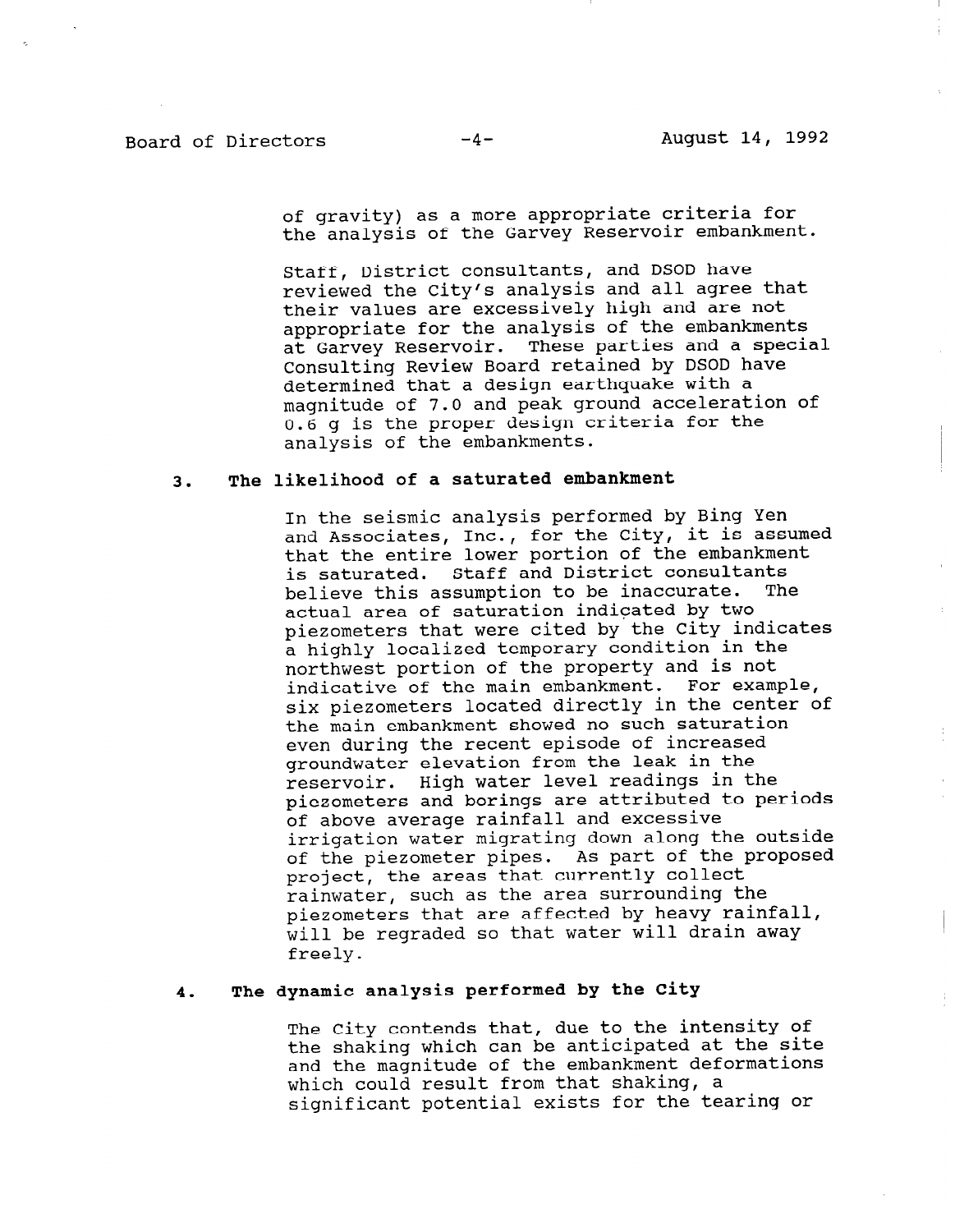rupturing of the reservoir liner, and/or the failure of the reservoir embankment. The City also stated that the dynamic model utilized by the District's consultant is inappropriate and may yield nonconservative results.

The staff and District consultants have reviewed the City's dynamic analysis, and have concluded that the input design parameters (including design level earthquake, soil properties, etc.) were inappropriate resulting in flawed conclusions. The dynamic analysis from the City's consultant was performed using a computer program based on 20-year old technology. This method of analysis simulates the soil embankment as an election meterial, which results in severe ds directative material, which results in a conservative results, where in reality the soil embankment is a nonelastic material. Additionally, the City's calculated embankment deformations were determined by a post-process computer program which provides yet another overly simplistic analysis adding an additional layer of conservatism. The City's consultant calculated embankment deformations along finite  $(slip)$  planes, which is a totally inaccurate deformation mode. The City's consultant analyzed an embankment cross section through a localized valley to yield the deepest section possible. Although this may seem appropriate, no provisions were made in the analysis to account for any lateral constraints provided by the adjacent foundation material, adding further to the overly conservative results.

The embankment analysis by the District consultant is based on state-of-the-art numerical modeling techniques. These techniques have been verified by the California Institute of Technology through grants from the National Science Foundation. The cross section used by the District's consultant is more representative of the entire dam embankment and its actual deformations.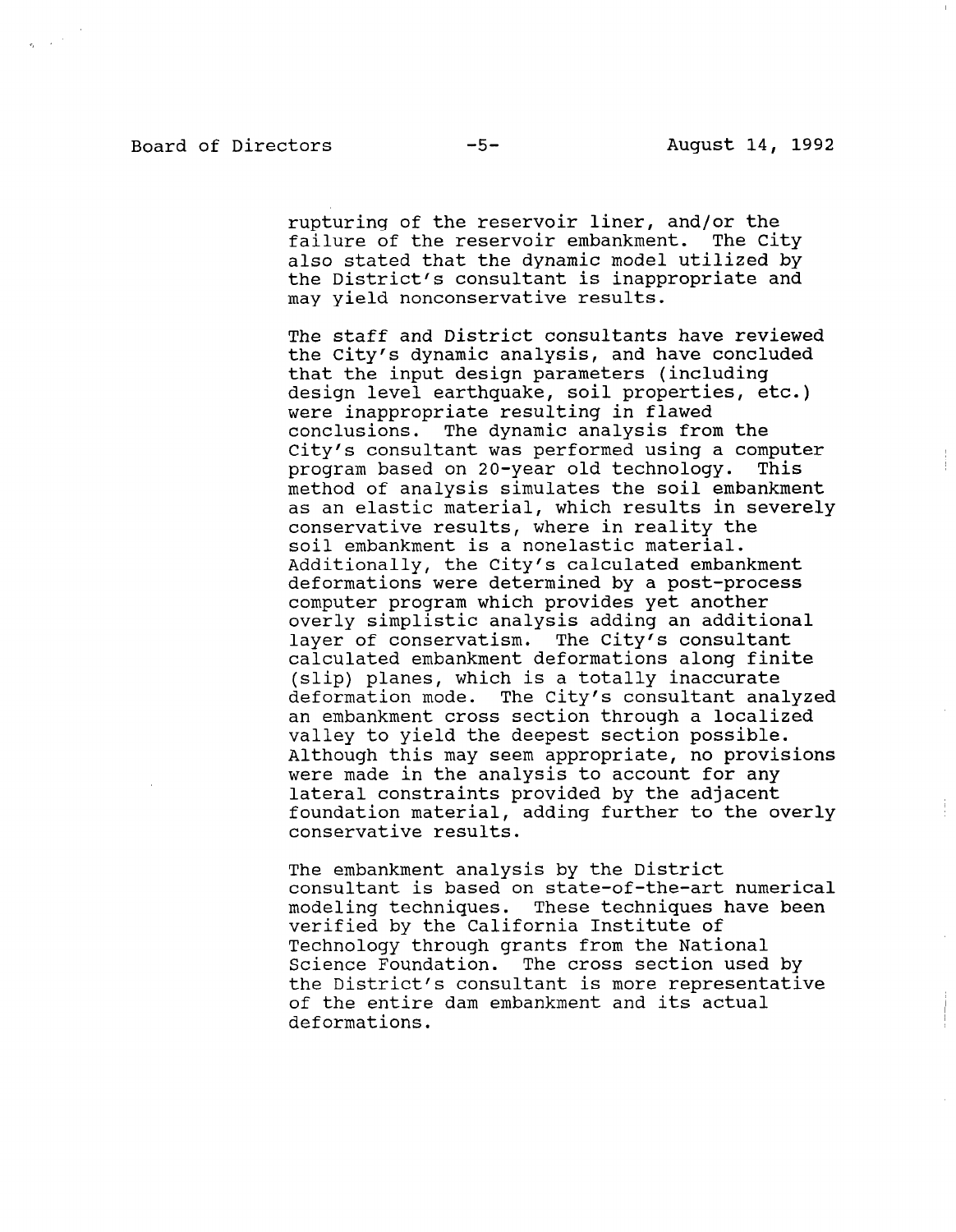## Board of Directors -6- August 14, 1992

## 5. The appropriate level of design that should be completed prior to certification of the FEIR

The City contends that the FEIR is legally deficient because it fails to contain an adequate project description which would require specific technical details of the proposed multilayer liner and leakage monitoring system, the materials-testing program, and the piezometermonitoring system. In support of this contention, the City cites CEQA Guideline Section 15124 for the proposition that the project description shall supply all the detail required to evaluate and review the environmental impacts associated with the project. However, Section 15124 states, in part, that the description of the project shall contain a general description of the project's technical, economic, and environmental characteristics, considering the principal engineering proposals, if any, and supporting public service facilities, but not extensive detail beyond that needed for evaluation and review of the environmental impact.

It is the District's position that the FEIR contains the information required by Section 15124. Moreover, DSOD has stated that, for purposes of its review prior to certification of the FEIR, it does not require nor desire completed details that represent final design of the project. Completed details are based on approved final design parameters which can only be developed during the final design phase of the project, following certification of the FEIR.

In summary, the information provided by the City does not change the basic findings presented in the FEIR. The General Manager's recommendation, in accordance with the Board letter of June 26, 1992, pertaining to Appropriation No. 640 for \$28,000,000 to finance all estimated costs for repair of Garvey Reservoir, certification of FEIR, and delegation of power to award contracts, is hereby confirmed.

The Engineering and Operations Committee and the Finance and Insurance Committee chose not to take action at the special committee meeting but to wait for their regular special committee